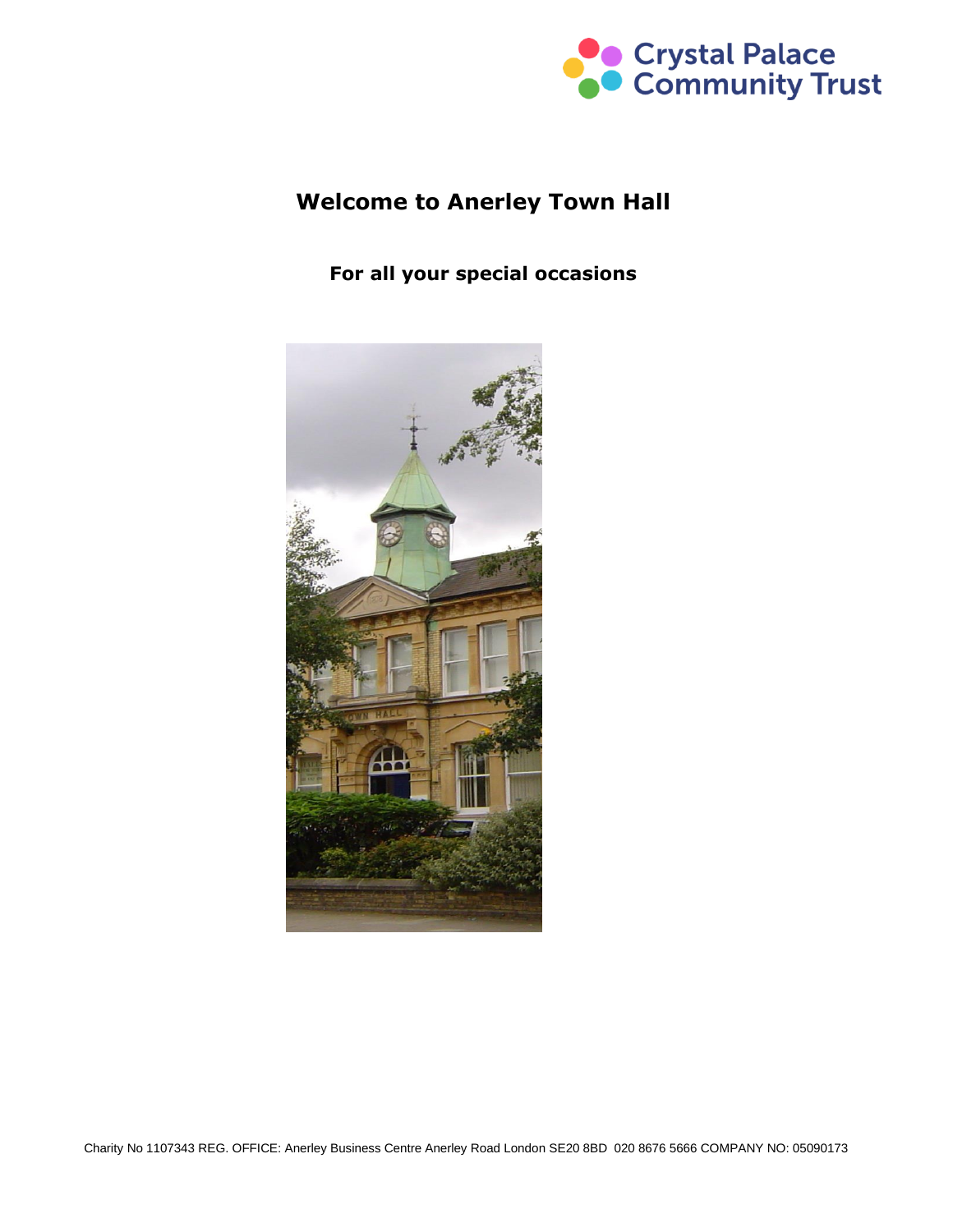# **The Crystal Palace Community Trust**

# **Notes of Guidance for Hirers when Completing a Hall Hire Application**

These notes provide you with further information to help you to complete your application. The information you submit will be used to prepare your invoice. If you require further information, please do not hesitate to contact the booking office directly. Contact details can be found on the back page of this booklet.

#### **Contents**

- 1. Completing the Form
- 2. Hire Periods
- 3. User Group Categories & packages
- 4. Capacities
- 5. Method of Booking and Payment
- 6. Paying Your Invoice
- 7. Refundable Damage Deposit
- 8. Refunds and Cancellations
- 9. Catering and Use of Kitchens
- 10. Performing Rights Society (PRS) / Phonographic Performance Limited (PPL)
- 11. Layout of Hall
- 12. Noise and the Neighbours
- 13. Child Protection Policy
- 14. Teenage Parties
- 15. TENS licence
- 16. Your Responsibilities A & B
- 17. Loss or damage/vomiting
- 18. Cancellation or termination of hire by the hirer
- 19. Cancellation or termination of hire by CPCT
- 20. Data protection Act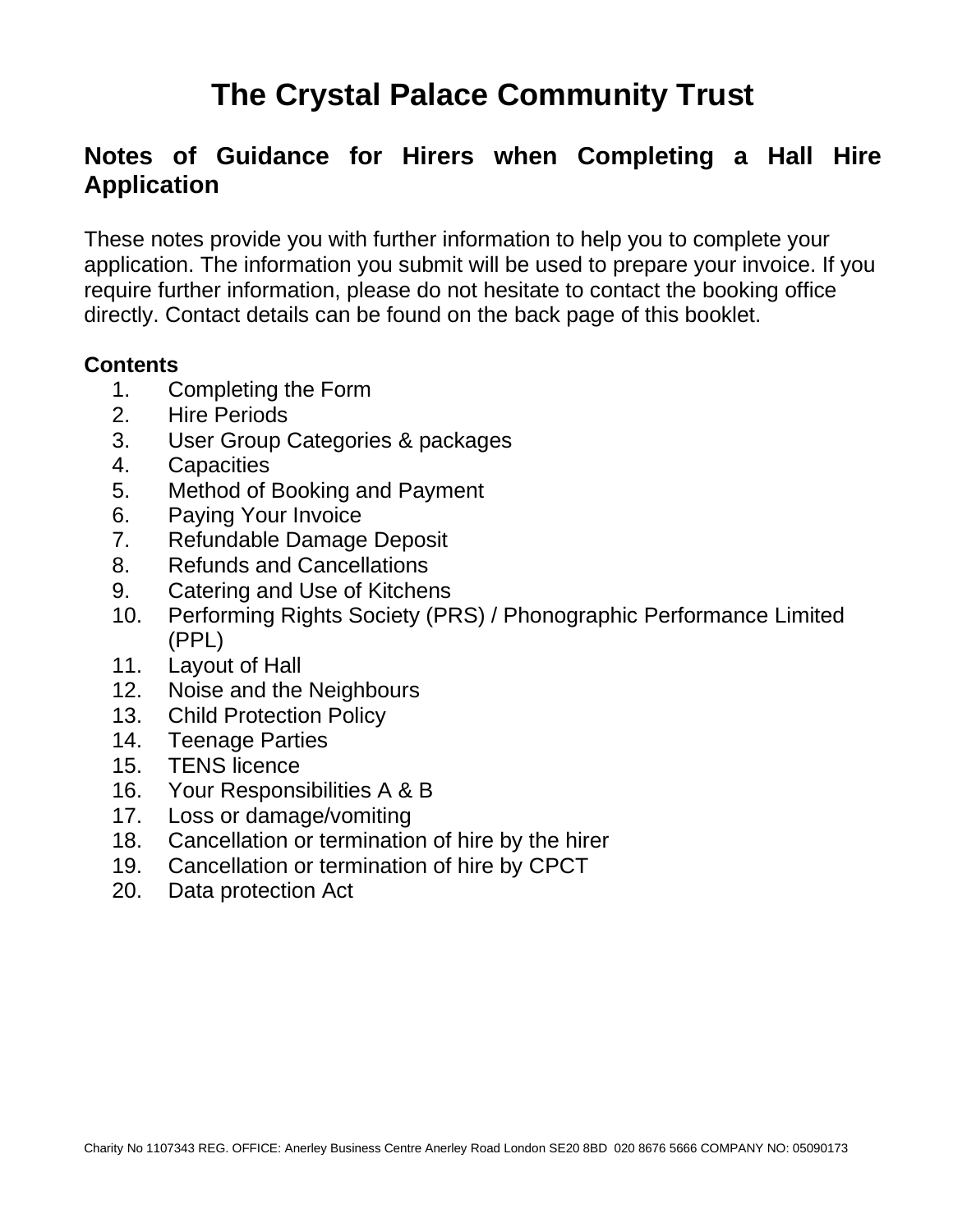**Completing the form -**

**1. Access times and finishing times**. H**alls are opened and closed according to the times stated on the application form, all times include set up and clearing away times, it is the hirers responsibility to ensure that caretakers are able to put away tables and chairs during their period of hire. CPCT will not permit hirers or their guests/organisers access outside of the requested times. If, in the absence of the caretaker, you enter the halls outside your booking time, CPCT may retain the whole or part of your damage deposit**. You must ensure that you book adequate time including preparation and clearing up time for your function. If your function finishes earlier than the time stated on the application form no refunds are available. It is the hirer's responsibility to ensure they have allowed enough time and that all decorations and equipment is removed from the building by the time stated on the booking form.

**Closing times** – This is the time the function is to finish, and the hirer cleaned up and out. The hirer must also ensure that the caretakers can safely put away tables and chairs during this time. The latest time for functions to finish is **2am**. For all functions, bars and music must close at least 30 minutes before the time you are due to be vacated by however, please ensure you have allowed adequate time to clean up and vacate the premises.

When using the Halls **all rubbish must be placed in black bags** and this with **all food waste should be removed from the premises and put in the external bins provided**, **the kitchen must be left as you found it** all other cleaning will be done by Anerley town Hall staff. You should allow a **minimum of 60 minutes** at the end of the function to arrange for this to happen. If it is likely that you will not be present at the end of the function i.e., in the case of the bride and groom leaving early, you must nominate an individual(s) to ensure that in your absence this is completed. In cases whereby, the rubbish has not been placed in bags and not removed, the entire damage deposit may be retained by the Halls Management. You must supply your own black bags and washing up utensils' toilet rolls are provided.

Functions that overrun – in the case where functions overrun beyond the time stated on the invoice, **each hour will be charged at the equivalent of time and a half of the hourly rate (£150 per hour) which will be deducted from your damage deposit fee. The minimum charge will be one hour, and prices will be those that apply at the time of the function.**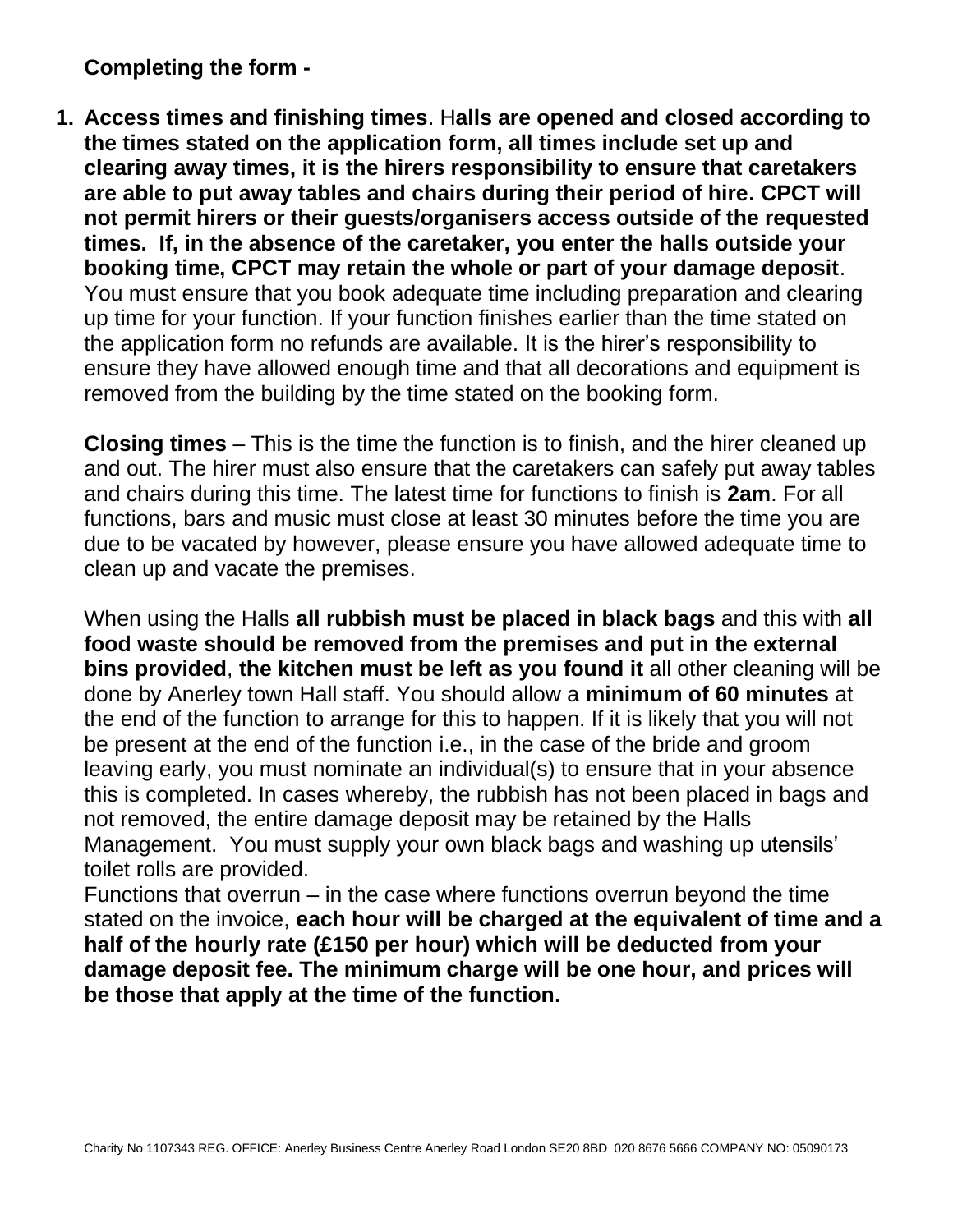#### **Please note**

Hirers who wish to bring their own crockery will need permission from the CPCT Management for which there is a storage charge (£40). If permission is granted, hirers will have to make arrangements to ensure that they are collected by 10am on the next working day following the event. **Hirers are not permitted to bring in alcohol, tables, and chairs for storage. Also, please be aware that we no longer allow carpet to be laid due to damage to the hall floor.** 

# **FAILURE TO COMPLY WILL RESULT IN DAMAGE DEPOSIT BEING RETAINED BY THE CPCT.**

# **2. Hire Periods and Rates**

#### **MH – Main Hall**

Should you require the use of the kitchen, you will be required to hire the lounge for your function. Bookings will not be taken for just the main hall with the kitchen.

**LG - Lounge – Please note** Bookings at peak times, for just the Lounge, can **only be booked up to a month in advance**.

All charges are inclusive of PRS, and PPL were applicable.

#### **Please Note:**

There will be no concessionary rates for users of the halls during peak hours.

#### **3. Packages**

**Celebration packages – (All Packages include the use of basic (long) tables and chairs.**

- **Package A** An all-day package is available for **£1000 on a Saturday** (10am-Midnight) **and £800 on a Sunday** (9am- 11pm) which includes use of both halls & kitchen.
- **Package B** An 8-hour package (any 8 hours between the times as above) is available for **£800 on a Saturday** and **£600 on a Sunday** which includes use of both halls & kitchen

**Package C** Friday evenings (5pm-12pm) which includes use of both halls & Kitchen. **£500 NO ACCESS BEFORE 5PM**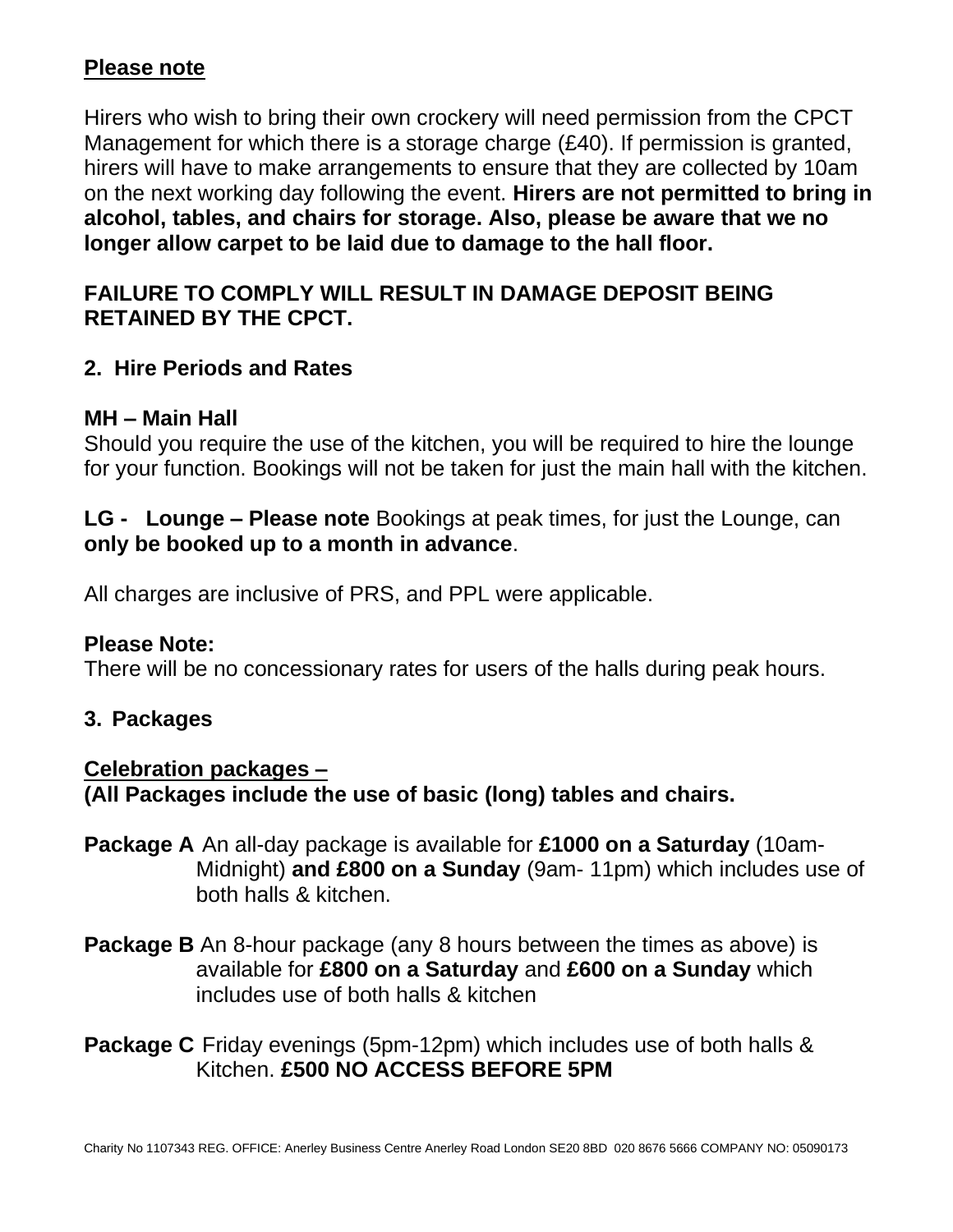**Important Points to note:** 

- **late night extensions can be booked on Fridays and Saturdays until 2am & until 1am on Sundays. Late night extensions are charged at £125 p/h and should include time required to clear up and vacate the premises. (Christmas period 24-26 December the rates are £150 p/h)**
- **If you have booked an extension and decide not to extend the booking on the evening, no refunds are available**
- **additional hours required which are not late-night extensions are charged at £100 p/h**
- **there is no parking on site Monday-Friday 6am-6pm**
- **package prices do not apply during the Christmas period (24-26 December) where a £150p/h charge applies**
- **New Year's Eve – A flat fee of £1200 will apply which includes use of both halls, kitchen, and equipment. Access times will be from 4pm till 1am New Years Day. Any extensions beyond 1am are charged at £150 per hour or part of.**

# **Additional Equipment Hire (Unless part of package deal)**

| <b>Round Table Hire</b>                               | £10.00 per table            |
|-------------------------------------------------------|-----------------------------|
| Kitchen (peak rate- Lounge only)                      | £50.00 (one off payment)    |
| storage charge no alcohol                             | £40.00 (one off payment)    |
| <b>Licence admin Fee</b>                              | £40.00 (one off payment)    |
| <b>After Midnight Extension</b>                       | £125.00 per hour latest 2am |
| (Except New Year's Eve 4am charges are £150 per hour) |                             |

#### **Minimum hire periods for bookings**

The minimum booking hire during peak hours will be 6 hrs (from 6.00pm Friday till 11.00 pm Sunday). Commencement times of hire during weekend's, afternoon & evening events will be at the discretion of the Halls Management.

# **4. Capacities**

**The CPCT cannot accept responsibility for numbers being over the stated capacity. Failure to comply will potentially result in the function being cancelled immediately.** (The numbers given are the maximum permitted according to fire safety regulations)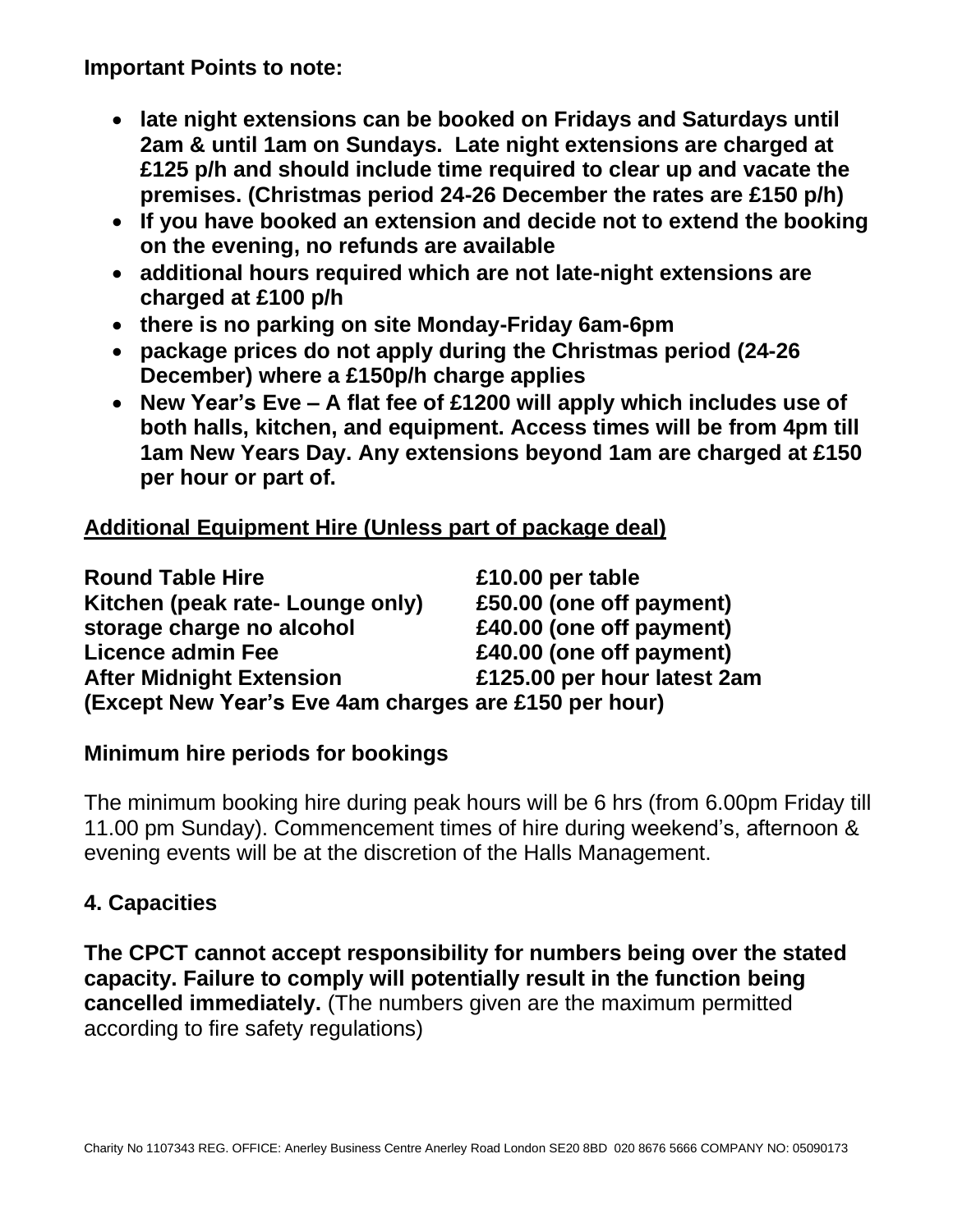| <b>ANERLEY TOWN</b><br><b>HALL</b>              | <b>Main Hall</b>      | Lounge                 |
|-------------------------------------------------|-----------------------|------------------------|
| <b>Meetings/Theatre</b><br>style layouts        | 200 without<br>tables | 50 without tables      |
| <b>Social Functions</b><br><b>Buffet/Dances</b> | 175                   | n/a                    |
| <b>Sit Down Meals</b>                           | 150                   | Without<br>caterers 35 |

# **5. Method of Booking and Payment / Reservations**

- i) You have indicated that you wish to book Anerley Town Hall. All the necessary paperwork has been enclosed.
- ii) Please complete all sections of the Application to Hire form and return to the address stated on the application form.
- iii) On receipt of the completed application form, an invoice will be raised requesting a **non-refundable payment** for 25% of the total amount (or full payment if the total amount is less than £100.00 or if your booking is within the next sixty days). Until your deposit has been paid your date is not secure.

# **Please note: -**

**The 25% deposit will need to be paid immediately** as your booking cannot be guaranteed until your deposit has been received. The remaining 75% together with your **damage deposit of £300 (£1000 for events for ages 18- 20)** are due two months before the function, or three months for bookings between July and September. In the case of full payment being made at the time of booking, no further increases will apply to your event. Price rises may occur at the beginning of April of each year. Deposits are not transferable or refundable.

# **6. Paying Your Invoice**

**Refer to above paragraph for when payment is due by.** You can pay your deposit or balance by credit/debit card or BACS unfortunately we do not accept cash.

# Payment by Credit/Debit card

Charity No 1107343 REG. OFFICE: Anerley Business Centre Anerley Road London SE20 8BD 020 8676 5666 COMPANY NO: 05090173 Payment can take place in the bookings Office or over the telephone between 10am-4pm. All data is kept secured and is not given to third parties. All information is strictly confidential and kept in a locked filing cabinet which is destroyed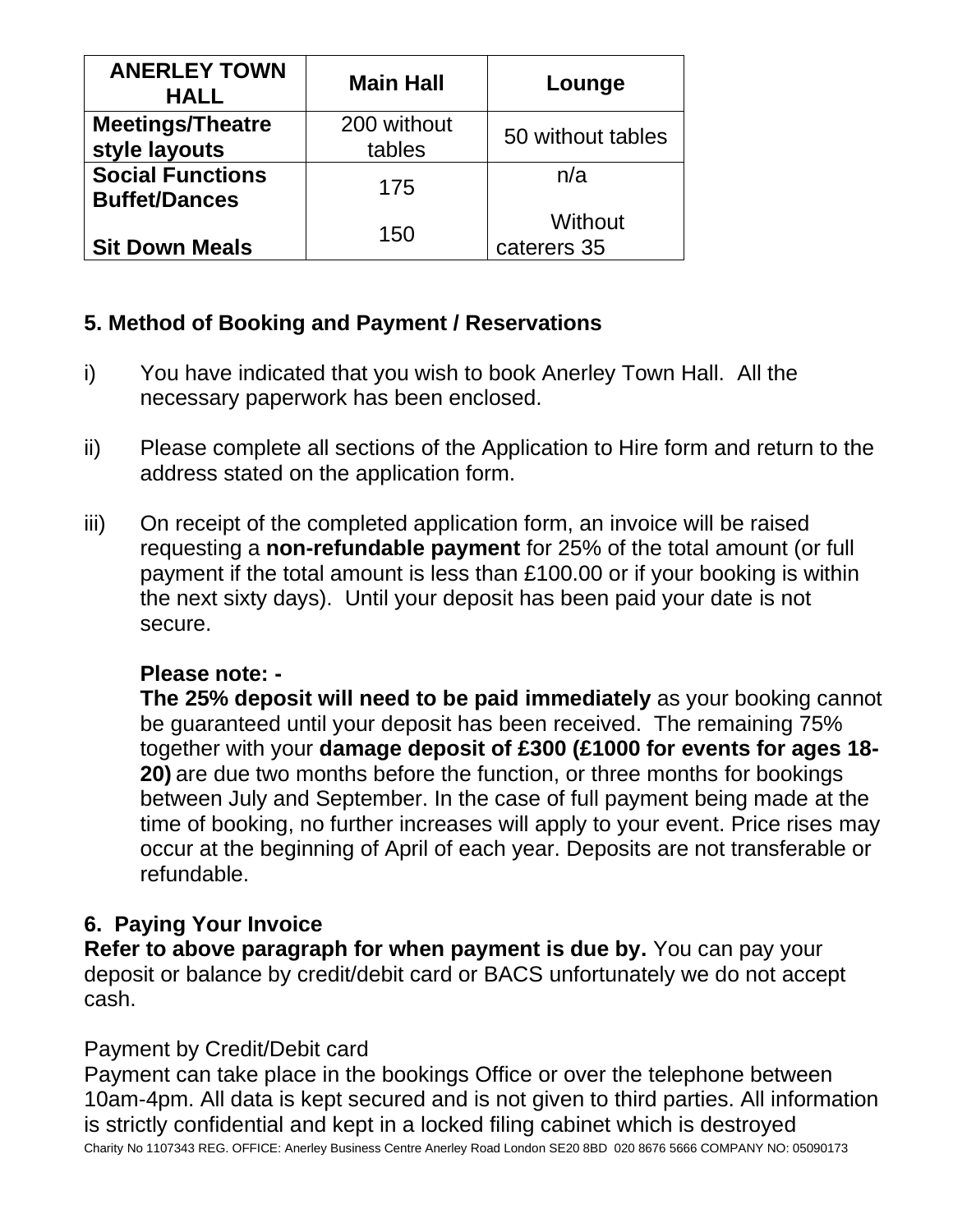securely after a function. **There is no charge for using a debit card or credit card. We do not accept payments by cheque or American Express.** 

Cash Monday to Friday 10am-4pm.

BACS Account Name: CPCT Acc number 31345826 Sort Code 40-05-35 Please use date of function as reference number

# **7. Refundable Damage Deposits**

A refundable deposit of £300 **(£1000 for events for ages 18-20)** is required on all social functions as a guarantee against

- **(i) damage.**
- **(ii) additional work caused by halls being left in an unacceptable condition**
- **(iii) if the hirer does not vacate the hall by the agreed time**
- **(iv) If the customer does not remove all items from the hall**

**(v) failure to comply with the conditions of hire including entry & exit times** Payments made by cash or credit/debit card can be refunded the week after the function subject to these conditions being met. Please note all card refunds are made to the card they were paid with.

You will be required to provide us with two named contacts during your event one who should be there at the start and the other at the end and sign a form to accept the condition of the hall prior to your event. You will also be required to sign the form after your function. If it is likely that you will not be at the hall at the end of the function e.g., the bride and groom leaving early, please make sure that you nominate someone to sign in your absence and make this person known to the hall officer either in advance or on the evening. Failure to sign the form may lead to your damage deposit being retained.

CPCT takes every precaution to notify you of any damage on the evening. In some cases, particularly where the evening is busy, staff may fail to notice damage, and this may only be noticed during the following day. In these circumstances, a member of staff will contact you providing further details.

# **8. Refunds and Cancellations**

See Conditions of Hire (Section 19 & 20) regarding cancellation fees.

# **9. Catering and Use of the Kitchen Area**

If you intend to hire kitchen facilities for your function, please make note of the following conditions:

(i) All kitchens are available for use during the time that you request the hall. Use of kitchens outside such times is not permitted unless additional hall hire

Charity No 1107343 REG. OFFICE: Anerley Business Centre Anerley Road London SE20 8BD 020 8676 5666 COMPANY NO: 05090173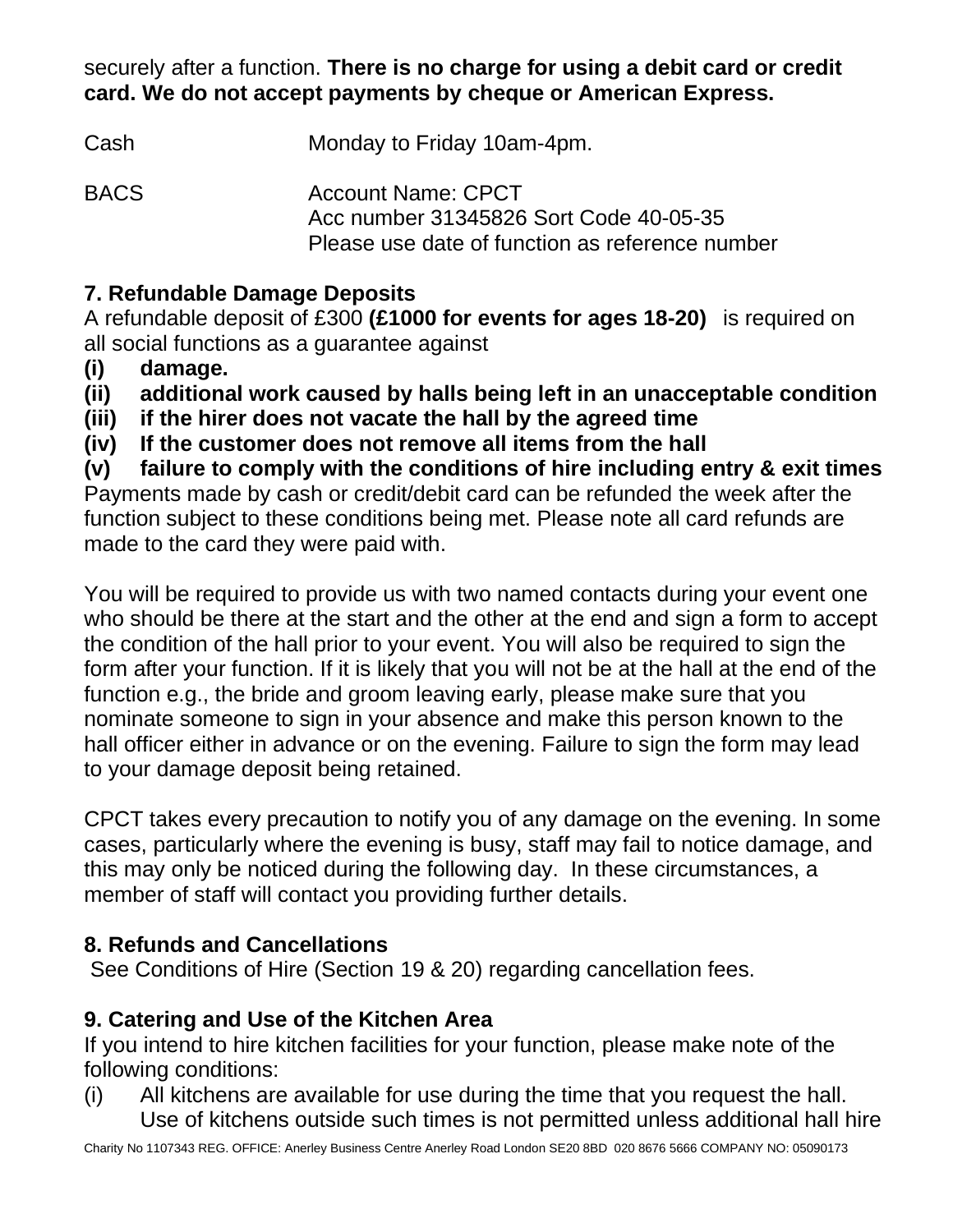charges are paid. Use of the kitchen includes use of cooker, fridge & freezer. There may be other items such as microwave and kettle which can be used if available. If you require additional refrigeration equipment this can be brought in on the day but must be taken away on the day. CPCT will try to ensure all equipment & facilities are in good working condition however there may be times that due to events out of our control where some equipment or facilities will not be available. Staff will try and inform you in advance of any defects however CPCT are not liable for any issues that may arise from this.

- (ii) Where the hirer intends to appoint professional caterers to provide food services, the hirer must arrange to provide proof of the caterer's public liability insurance to cover the caterer, their staff, and the hirer's guests against such eventualities as damage to property, injury to persons and claims from third parties such as becoming ill following food consumption. The minimum acceptable cover must be no less than £1million. CPCT's Public Liability cover applies to hall letting agreements but companies must provide additional cover where kitchens are being used. It is the hirers responsibility to ensure this information is provided.
- (iii) You may bring a BBQ/Jerk pan if you have received prior permission from management however hirers are responsible for removing the hot ashes from the centre and cleaning the area this has taken place in. Any mess or damage from BBQ/Pan will result in you losing some or all your damage deposit.

**In cases whereby the Hirer wishes to do his/her own catering, it is advisable that the hirer takes out insurance for reasons as stated above as any damage to premises will be the hirers responsibility in any event.**

If you require the use of the kitchens, please be aware that you will need to leave the premises clean and tidy, including bagging up and clearing all rubbish, foodstuffs and packaging to the paladin bins provided. You must also ensure any fridges, ovens, microwaves, and freezers are cleaned and clear of any food. You must also leave the floor clean including sweeping & mopping. You are requested to provide your own refuse sacks and any cleaning materials for this purpose. A charge may be made for the clearance of excess rubbish, or the removal of oil or food products left, **creating a blockage in the sink**, after the event.

#### **10. PRS and PPL**

The Performing Rights Society (PRS) works on behalf of music composers and publishers to ensure that all royalties due on copyright are paid. A fee is payable for any booking where music (live or recorded) is played with the exception of family or domestic gatherings e.g., wedding receptions, birthday parties, anniversaries etc. Fees vary depending on the nature of the event and are incorporated in the charges table, where applicable (see section 2 – Halls

Charity No 1107343 REG. OFFICE: Anerley Business Centre Anerley Road London SE20 8BD 020 8676 5666 COMPANY NO: 05090173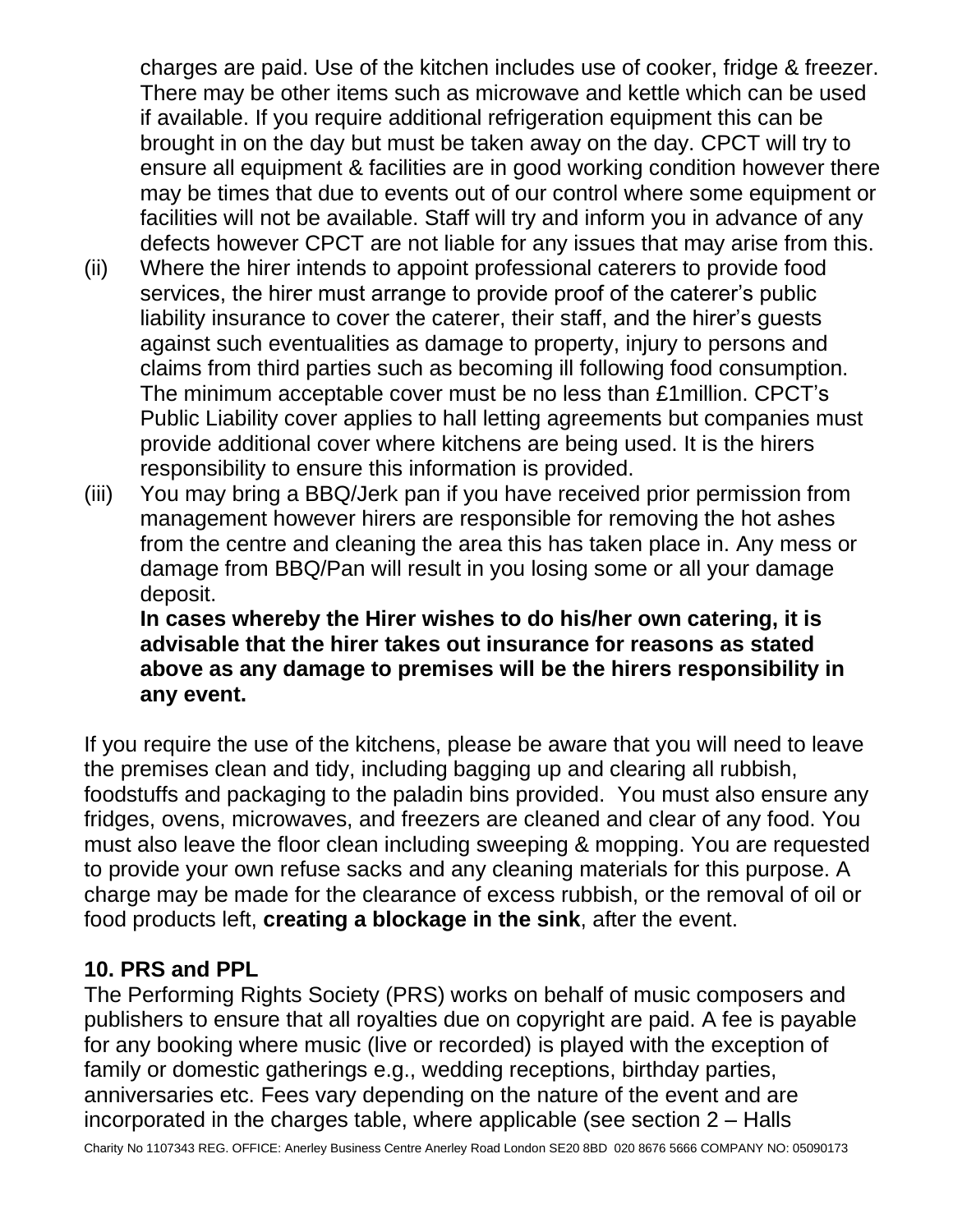Conditions of Hire). For current fees please contact the booking office. Phonographic Performance Limited (PPL) works on behalf of artists, record companies and musicians. PPL licences are a requirement for any event where recorded music is played with the same exceptions as PRS above i.e., family or domestic gatherings.

# **11. Layout of Hall**

To ensure that the layout meets our health and safety requirements, you will be required to submit your plan of the tables not less than 14 days prior to your event. The staff are familiar with the range of possible options for seating and layouts and will try to assist you with planning your layout if required. **Failure to complete a hall layout form 14 -days before your event may result in the layout you require not being suitable or available due to health & safety and should you not be on site the caretaker will not be able to put out any tables and chairs prior to your arrival. Please note that the caretaker does not start until the time you have booked so furniture is not laid out in advance.** 

# **12. Noise and the Neighbours**

The hall is equipped with a noise-limiting device to prevent noise pollution. The device has been pre-set by the local Council's Environmental Services Department to maintain good relations with our neighbours. Please advise providers of your music e.g., DJ/band etc accordingly.

# **13. Child Protection Policy**

Hirers must ensure that anyone serving alcohol paid or free must not serve alcohol to anyone underage. When selling alcohol there must be a challenge 25 policy in place. Adults must ensure there is adequate supervision and that children under the age of 18 are not given any alcohol.

For hirers who wish to organise activities for young persons under the age of 11 years, (except those events which are of a private family nature) you will need to be fully aware of your responsibilities for protecting children under your control. To continue with any hire agreements and/or to renew existing agreements, you will be requested to provide an update of your policy and/or confirmation that you will adhere to the CPCT policy. Failure to return a bona fide response to a request for Child Protection information may lead to your booking being rejected.

# **14. Young Peoples parties/discos**

For safety and security reasons people are not allowed to book parties for young people aged between 11-1 7 at the Anerley Town Hall. Parties booked under false pretences will immediately be stopped with no refunds and damage deposit withheld. If you are planning to use a bouncy castle you must ensure this meets with our height restrictions, this will also affect the amount of people the hall can hold, and hirers must inform the office if they are planning to have a bouncy castle.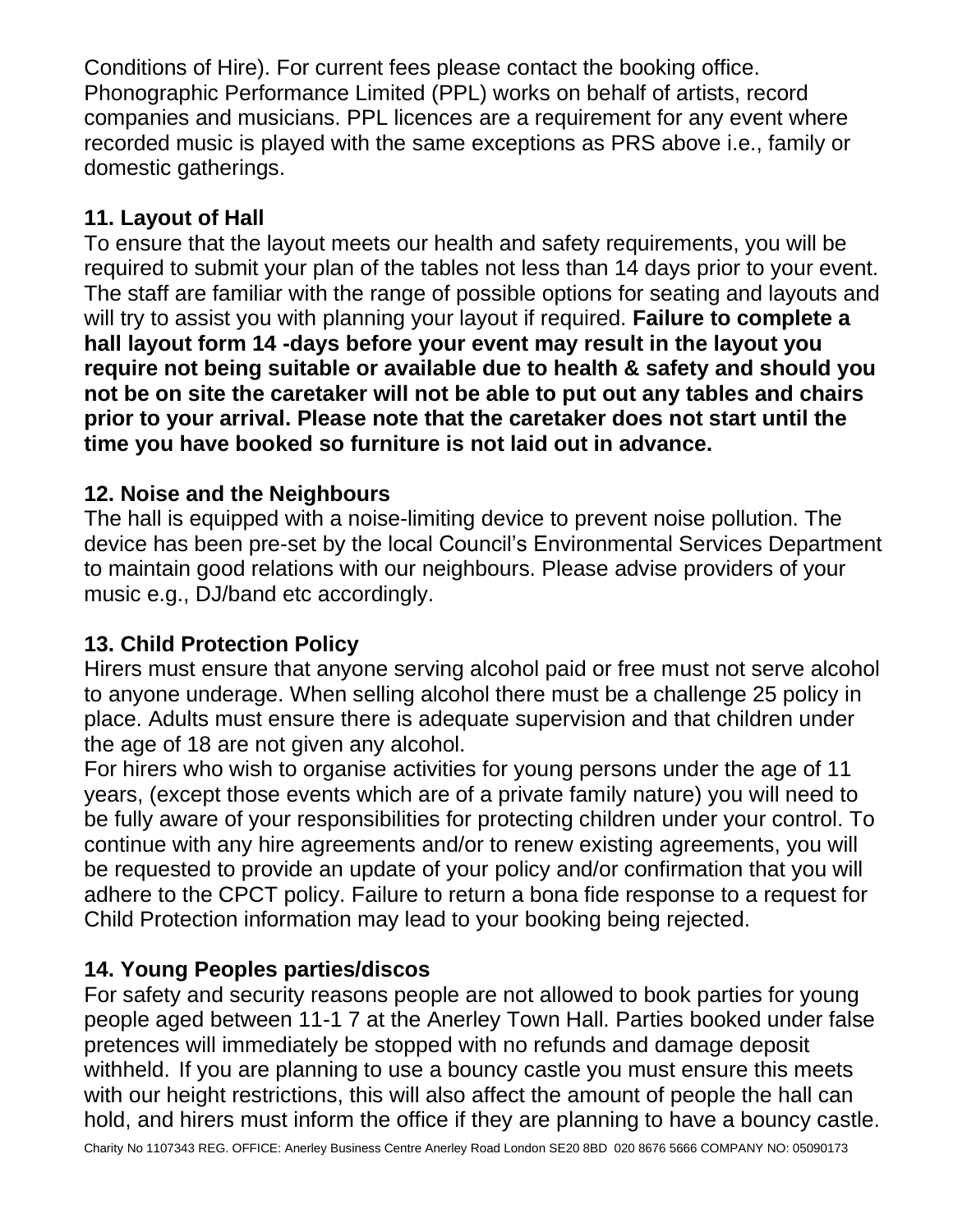Hirers are responsible for ensuring the bouncy castle arrives and leaves within their hire time.

#### **For parties for ages 18-20 there will be a damage deposit of £1000 proof of age will be required.**

# **15. Licence**

CPCT does not allow the hire of the halls for any commercial purposes where tickets are on general sale to the public. On instances whereby the hirer for either a private party or a charity/fundraising event wishes to charge for either admission or the sale of alcohol/soft drinks will need to apply for a licence, the cost of this is £40.00. The licence can only be applied for by CPCT Management and would need at least 30 days prior to the date of the booking. Failure to do so will result in the cancellation of the booking and loss of deposit.

- *The venue will operate as a private hire venue only.*
- *All functions shall be pre-booked or ticketed events*

• *No advertisements of any kind (including placard, poster, sticker, flyer, picture, letter, sign, or other mark) that advertises or promotes its events, shall be inscribed or affixed upon the surface of the highway, or upon any building, structure, works, street furniture, tree, or any other property, or be distributed to the public. The only exclusion to this is where it is being used for a specific charitable event where the hirer must show evidence of this*.

Please note that bars must close 20 minutes before the finishing time to allow a drinking up time.

**Please note only applications via CPCT will be accepted and CPCT reserves the right to refuse a licence without giving reasons and if CPCT finds the hirer has given a misrepresentation in obtaining a licence the event will be cancelled and all monies retained**

# **HALLS - CONDITIONS OF HIRE**

Upon submission of an application, CPCT will determine the suitability of the premises requested and subject to that will process your application and return an invoice for the relevant fee plus charges for additional facilities or services. All bookings taken are only for the specified areas indicated on the booking form unless with prior written agreement. CPCT can choose to not accept a booking without reason. Upon payment of any deposit or fees and charges you will be deemed to have entered into a contract for hire of the premises on the terms and conditions set out below: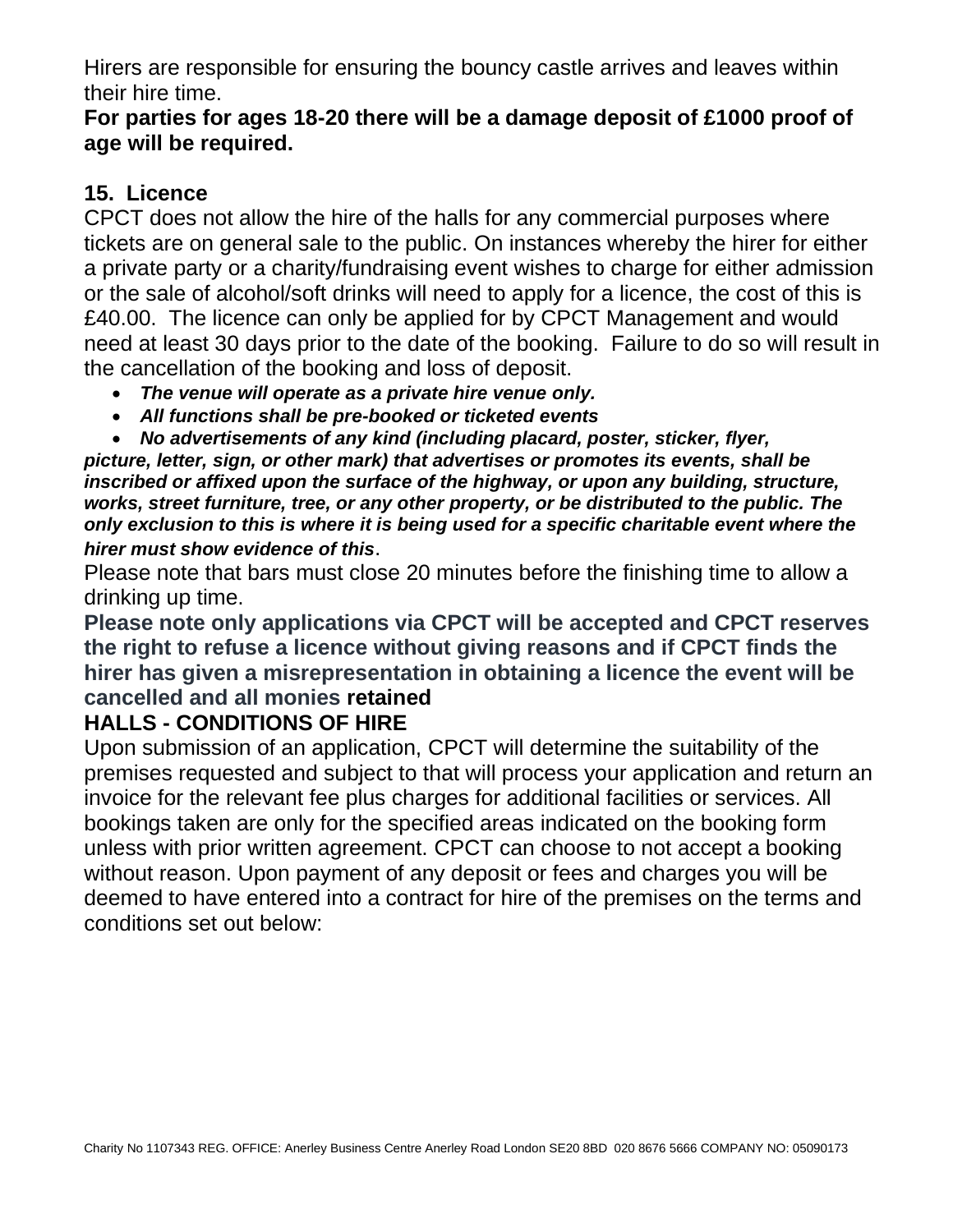# **16. Your Responsibilities**

A. During the period of hire specified on the application form: **You SHALL NOT**: -

- (i) **Chew gum** anywhere inside the building (gum deposits are costly and hard to remove, deposits will be retained for removal of chewing gum)
- (ii) Sell alcohol without an appropriate licence and which must be applied for at the time of booking.
- (iii) **Smoke** or allow smoking anywhere inside the building, as well as anywhere around the front of the building. The Anerley Town Hall strictly operates on a No Smoking Policy. **WE DO NOT ALLOW USE OF SMOKE /FOG MACHINES**
- (iv) **CPCT operates a zero tolerance drugs policy.** Any hirers or guests caught using drugs on the premises will be reported to the police immediately.
- (v) Make any alteration or addition to the lighting and power arrangements at the premises.
- (iv) Allow any fires or appliances with naked flames to be used at the premises including candles without prior permission.
- (v) Insert or apply any nails, tacks, screws, bolts, picture hooks, adhesive tape, glue or other substance to any part of the premises or equipment including floors.
- (vi) Allow any animal (except for guide dogs) to be brought on to the premises.
- (vii) Use the premises for any commercial purposes, as well as sub-letting to other users, unless previous agreement has been made with the Halls **Manager**
- (viii) Allow the number of persons present at the premises to exceed the number (if any) specified on the Guidance Notes for Application and associated information sheets.
- (ix) Allow any fly posting at the premises.
- (x) Erect any signage or banners in or around the surrounding areas of the building without written permission from the Anerley Town Hall Management
- (xi) Continue to use the facilities and hire the areas outside the times stated on your application form and or invoice.
- **(xii) We do not allow inside or outside the hall: confetti, fireworks, smoke machines, sparklers, party poppers, streamers, rose petals, confetti, glitter, ticker tape or sequins. If you are using helium balloons these should be used with weights however It is your responsibility to keep these secured. If any of these are used, then this may impact on your damage deposit.**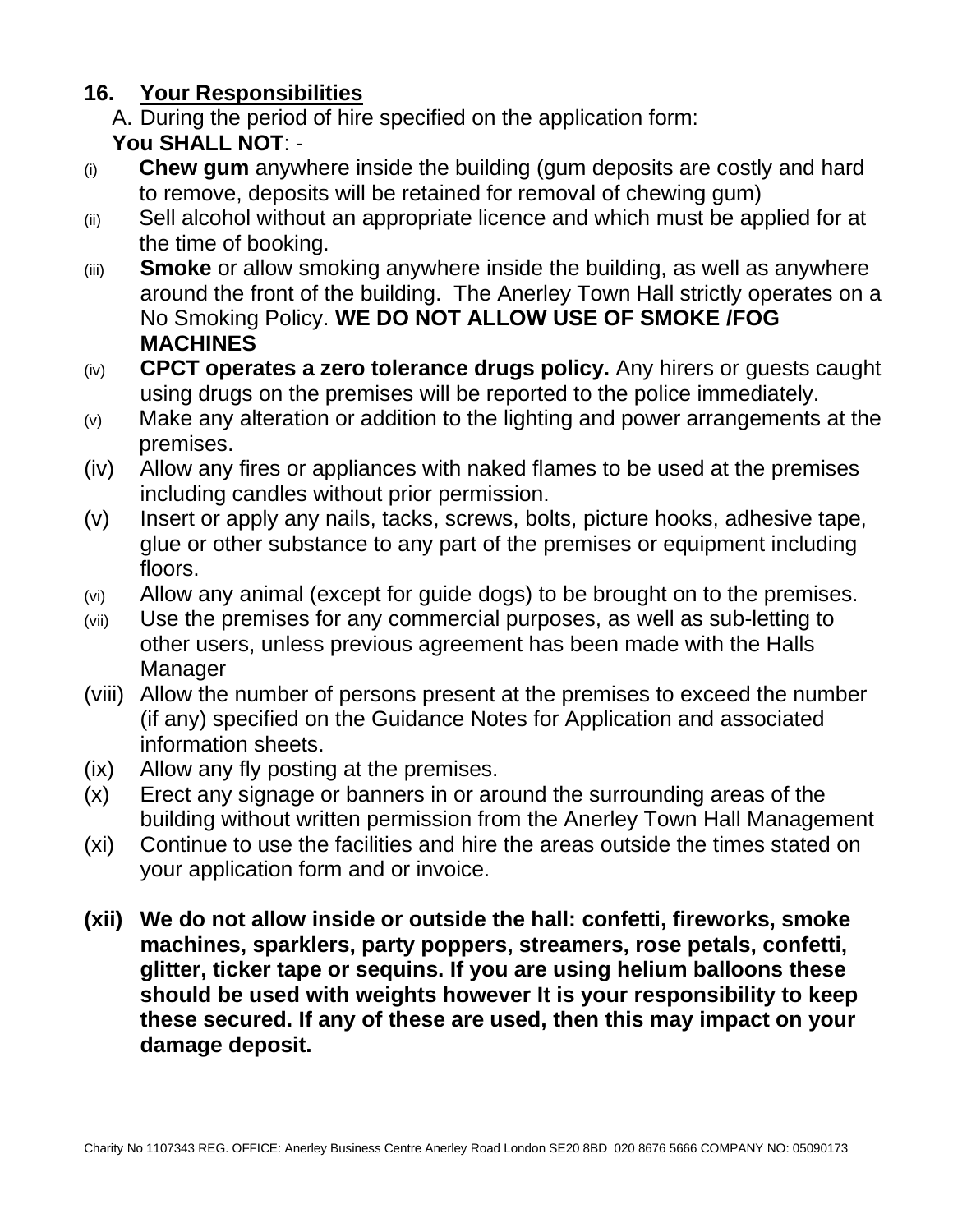- **(xiii)** Leave any guests, DJ's, catering staff or other third parties on the premises after a function. **please note that where guests are waiting for taxi's and remain inside the building this could impact on your deposit. Finally: -**
- **(xiv) As this is also a business centre, hall users, INCLUDING CHILDREN, are not allowed to congregate in both the foyer and stairway area of the building at any time. This is the hirer's responsibility.**
	- B. You SHALL
- (i) Nominate sufficient persons to act as stewards during the period of hire in order to ensure observance of these conditions. You should have at least 2 stewards for every 100 guests and the identities of such stewards must be made known to the duty staff prior to the start of the period of hire so they may be briefed as to their duties.
- (ii) Ensure children of guests are adequately supervised at all times. Hirers should ensure that children are not running up and down the stairs or congregating in the foyer area.
- (iii) Comply with all licensing laws. Where you are planning to use professional caterers, arrange for CPCT to receive a copy of your caterers' Public Liability Insurance certificate (minimum cover £1million) prior to the date of the function. **However, the onus is entirely left to the Hirers to ensure that their Caterers are fully insured, as it will be the hirers responsibility to meet the total costs against damage to the halls and/or kitchen.**
- (iv) Pay for any additional charges imposed by CPCT in respect of excess electricity consumed where alterations to lighting or power supplies have been agreed by CPCT.
- (v) Indemnify CPCT against
	- (a) Any loss or damage to the premises, equipment or other property,
	- (b) Any claims by third parties in respect of loss or damage to property or death or personal injury.
- (vi) Comply with all or any conditions notified to you by CPCT in respect of Licences provided for public entertainment such as music, dancing, stage plays, and the sale of intoxicating liquor and the payment of any PRS or PPL fees that apply.
- (vii) Any licences will need to be applied for to CPCT at the time of booking.
- (viii) Vacate the premises at the end of the period of hire stated on the application **ensuring all guests, DJ's, catering staff & other third parties have left the premises.**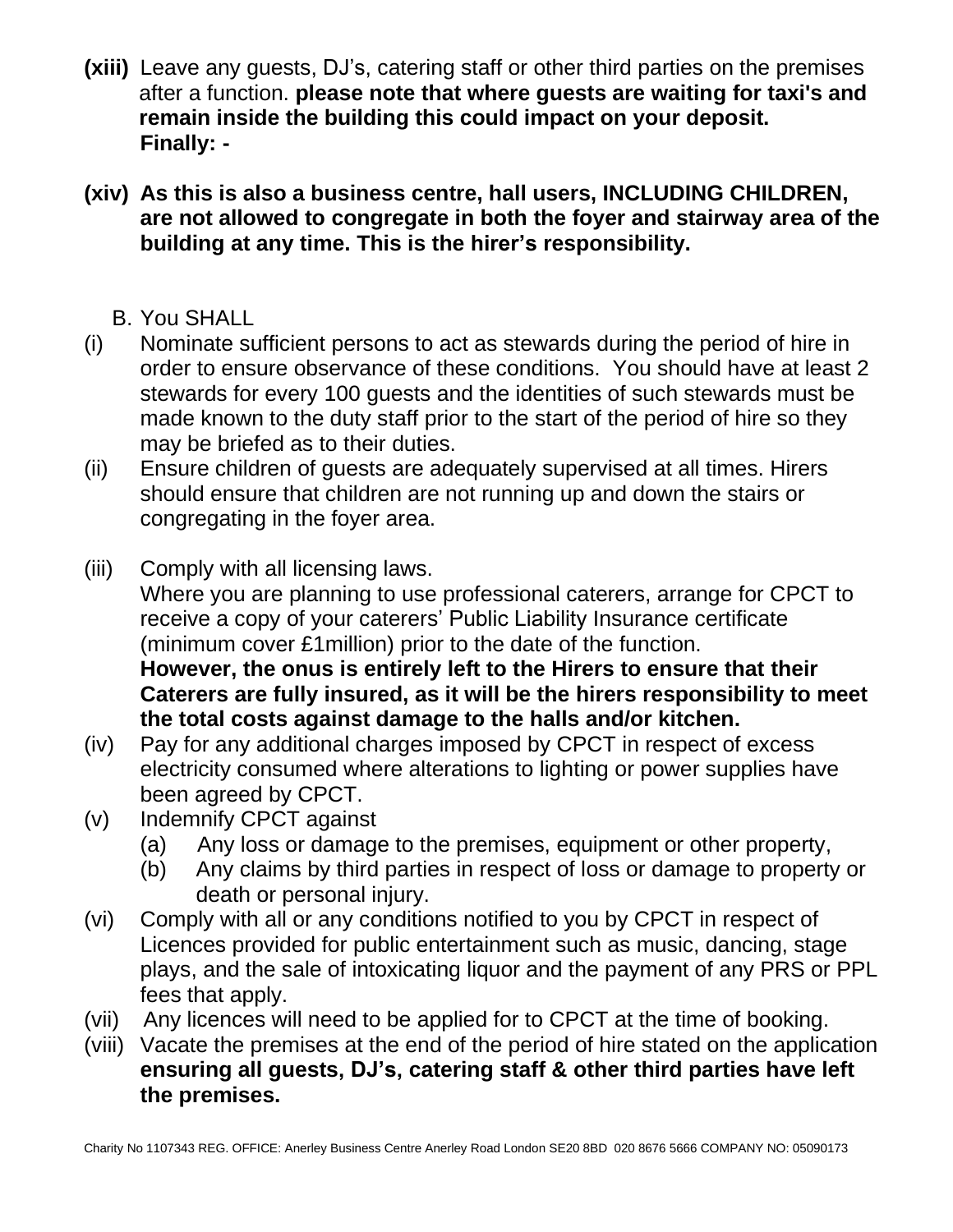- (ix) Leave the kitchen and equipment in a clean and tidy condition, ensuring **all food waste and rubbish is bagged and removed from the premises**
- (x) Provide a plan of any proposed layout of tables etc to the bookings officer at least **14 days** prior to the period of hire so that this can be agreed in terms of health and safety.
- (xi) You shall ensure that each item of electrical equipment being brought onto the premises for subsequent use during the period of hire, (including equipment provided by DJ's) bears a clearly identifiable Portable Appliance Test (PAT) label certifying that the equipment has been tested for electrical safety where applicable. The label shall state the date of the test and shall clearly show the date when the equipment is to be re-tested. You shall make available in advance, a list of equipment intended to be used during the period of hire together with a copy of a PAT test certificate for each item of equipment. CPCT reserves the right to refuse the use of non-certified equipment on its premises.
- (xii) Whilst the Halls Management will take every measure to ensure that maintenance and inspections to the halls will occur outside hours of hall hire, however there will inevitably be occasions whereby emergency access will be required during an event in which case, you will have to grant them access to the halls almost immediately.
- (xiii) Those of you who choose to use a horse and carriage at their celebration will need to ensure that any defecation on site is removed and disposed of immediately.
- (xiii) Remove all balloons by the end of your event. Where helium balloons are used it is advisable that they are firmly supported to ensure that they do not rise up to the ceiling. In cases where there are balloons left suspended at the ceiling you may lose all or some of your damage deposit. All gas bottles must be removed from the premises. Failure to ensure this may result in **a charge being incurred.**
- **(xv) CPCT do not take responsibility for any loss, damage or nondeliverable items that you may have hired from a third party. We will sign for the delivery of any items that you have hired and mark them as "unchecked". The CPCT however, will store the items in a locked room for which you will gain access to, on the day of your event. If you fail to request permission for bringing in hired items, we may refuse delivery on the day. It is therefore essential that you request permission from the CPCT when completing your bookings form.**
- **(xvi) Leave enough time to clear away and remove your belongings including the time that it takes for the caretaker to safely put away tables and chairs**
- **(xvii) Ensure that you and your guests always adhere to the fire policy including evacuating all your guests when hearing the fire alarm.**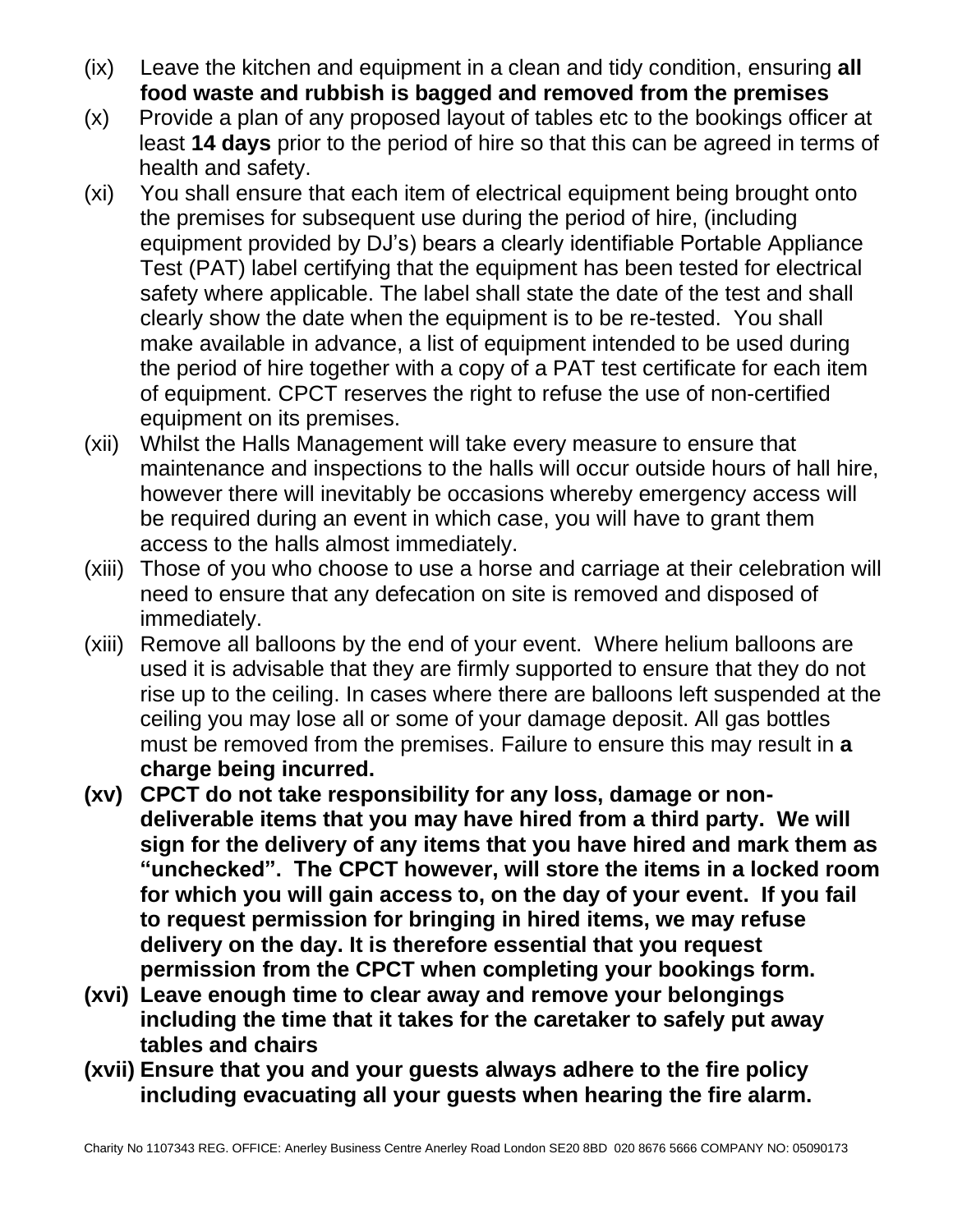**(Please note that the music has an automatic cut off when the fire alarm is raised). In cases where the hirer's guests set off the fire alarm deliberately all guests will be evacuated and could result in your function being cancelled. In all cases where the fire alarm is falsely raised and or misuse fire equipment CPCT reserve the right to make charges to cover replacement/ administration costs.**

Failure to comply with any of the above will result in whole or part of your damage deposit being retained, or in cases whereby the costs to repair the damages caused exceeds the damage deposit, you will be liable for the entire amount incurred towards the damages.

# **17. Loss or damage / Vomiting**

Where you or any guests or invitees cause damage to the premises or equipment or other property belonging to CPCT, you will be required to meet the **ENTIRE** costs of such loss damage and for these purposes CPCT may retain all or any part of the deposit paid by you in meeting such loss or damage and where that is insufficient to meet the total damages or loss suffered.

We shall in appropriate cases be entitled to make a claim upon you or your insurance taken out pursuant to Condition 9 (iii).

Please take measures to ensure that if someone is likely to vomit, that they do so in the lavatory. In the event of vomiting taking place anywhere in the halls, foyer or stairway area of the building, CPCT may retain part of the deposit to compensate for the cleaning expense that will be incurred. It is therefore in the Hirer's best interest to ensure that should this occur the hirer ensures it is fully cleaned.

# **18. Behaviour**

The Hirer is responsible for the supervision of the Hall, its fabric and contents and for the behaviour of all persons using the hall, in whatever capacity. CPCT will not tolerate any abusive or rude behaviour to its staff and any violent conduct on the premises. Any reports of abuse or violence on the premises may result in your booking being cancelled or your damage deposit being withheld.

# **NOTE**

Save in the case of negligence or breach of statutory duty CPCT does not accept any responsibility for loss or damage to clothing or other property left by you, your guests, servants or agents or any member of the public at the premises during the period of hire and CPCT shall not be required to provide a cloakroom attendant.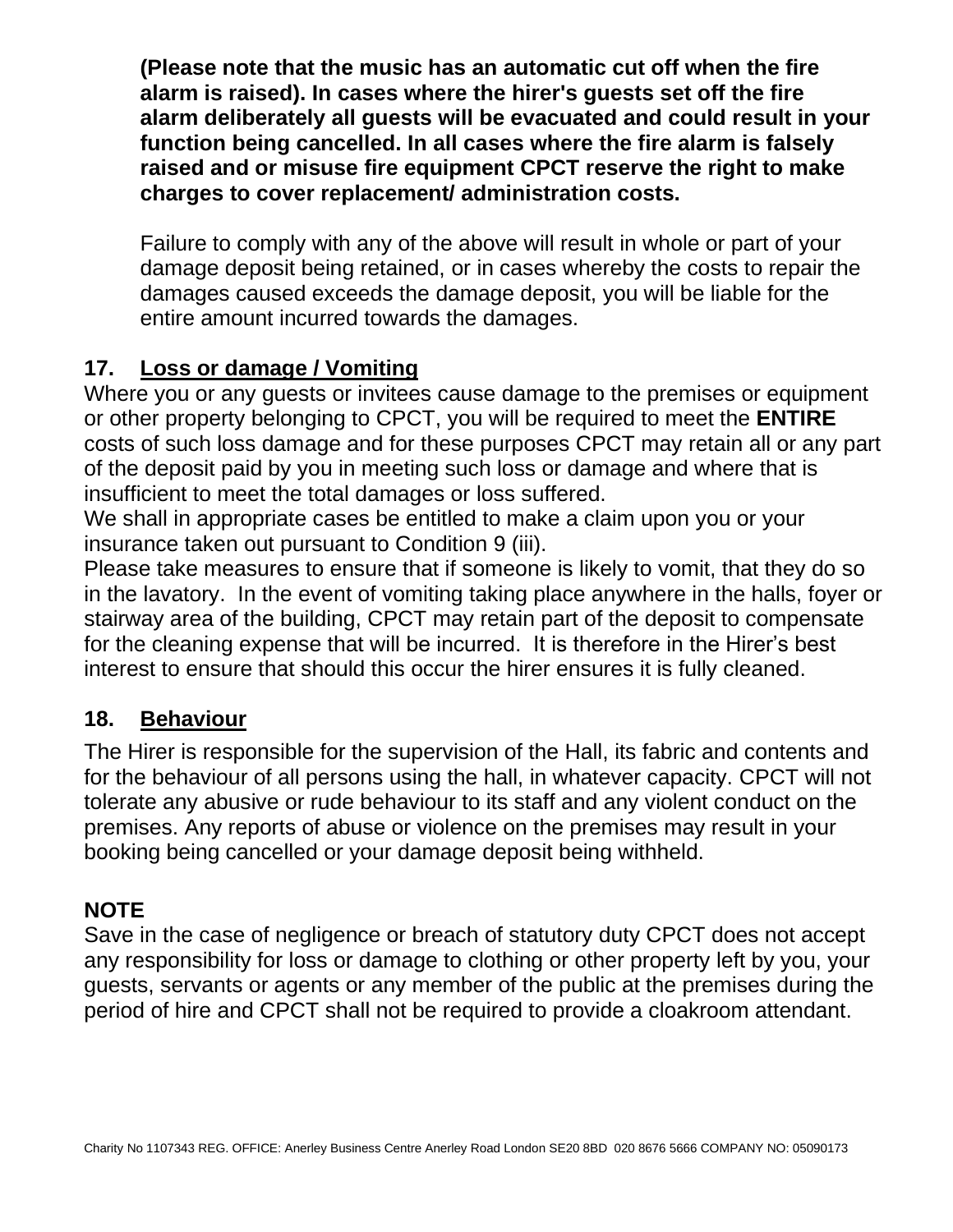# **18. Cancellation or Termination of Hire by the Hirer**

If you wish to cancel the hiring you may do so by writing to the Bookings Manager, CPCT, Anerley Town Hall, Anerley Road, London SE20 8BD or by email [halls@cpct.org.uk](mailto:halls@cpct.org.uk) and upon receipt of such notice CPCT will give a refund of 75% of the hire fee **provided at least two calendar month's notice is given** with exception to bookings made in July and August where three months notice is required. **CPCT will retain the initial 25% non-refundable deposit**. Where the booking has been made with less than 2 months notice all monies paid will be retained if the booking is cancelled with only the damage deposit being refunded. **Please be aware that deposits are non-refundable and non-transferable therefore it may be in the hirers interest to ensure they have insurance in place to cover any eventualities.**

# **Important Notice**

Please be advised that the Halls Management will need to be notified of any cancellations **in writing or by e-mail** at least **2 months** before **the date** of the event (3 months if your booking is between the period 1<sup>st</sup> July till 31<sup>st</sup> August), otherwise the CPCT will retain **100%** of your bookings fee excluding the damage deposit fee).

#### **It is the hirers responsibility to ensure adequate insurance is in place to cover the cost of cancellation due to unforeseen circumstances.**

# **19. Cancellation or Termination of Hire by CPCT**

- (i) CPCT may refuse any application for hire without giving a reason
- (ii) Where the hirer has given a misrepresentation in obtaining a licence the event will be cancelled and all monies retained.
- (iii) CPCT may terminate any agreement of hire at any time up to and including the date of hire if
- a) It becomes aware that it would not be in the interests of CPCT to proceed with the hiring or which might otherwise prejudice the CPCT's standing and responsibilities as a local charity.
- b) When the premises are required for the purpose of any parliamentary, local or European election or for the purpose of civil emergency or any other event of local or national importance where the use of the premises is essential for CPCT to fulfil its functions and obligations as a local charity or partner.
- c) If the facility or building becomes unusable following fire, flood or similar acts of God.
- d) In the event of such cancellation or termination of hire, CPCT's liability will be limited to a full refund of deposit monies and any other payments made by you. It will not be liable to compensate you for any consequential financial or